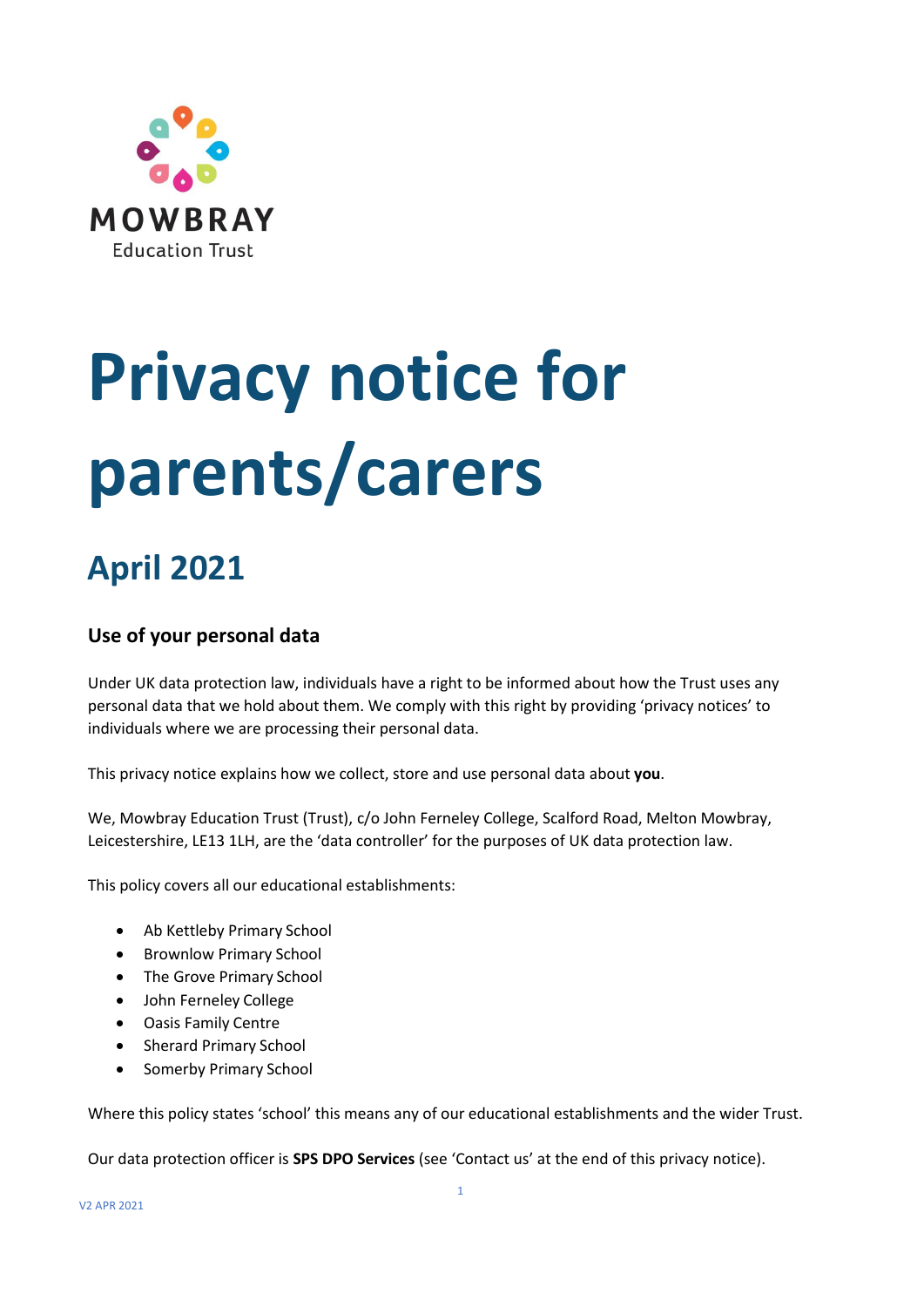## **The personal data we hold**

Personal data that we may collect, use, store and share (when appropriate) about you includes, but is not restricted to:

- Contact details and contact preferences (such as your name, address, email address and telephone numbers)
- Bank details
- Details of your family circumstances
- Details of any safeguarding information including court orders or professional involvement
- Records of your correspondence and contact with us
- Details of any complaints you have made

We may also collect, use, store and share (when appropriate) information about you that falls into "special categories" of more sensitive personal data. This includes, but is not restricted to, information about:

- Photographs and CCTV images captured in school
- Characteristics, such as ethnicity, languages spoken and eligibility for certain benefits
- Physical and mental health, including medical conditions
- Support received, including care packages, plans and support providers

We may also hold data about you that we have received from other organisations, including other schools and social services.

#### **Why we use this data**

We use this data to:

- Report to you on your child's attainment and progress
- Keep you informed about the running of the school (such as emergency closures) andevents
- Process payments for school services and clubs
- Provide appropriate pastoral care
- Protect pupil welfare
- Administer admissions waiting lists
- Assess the quality of our services
- Carry out research
- Comply with our legal and statutory obligations

We do not currently process any personal data through automated decision making or profiling. If this changes in the future, we will amend any relevant privacy notices in order to explain the processing to you, including your right to object to it.

## **Use of your personal data for marketing purposes**

Where you have given us consent to do so, we may send you marketing information via app, email or text; promoting school events, campaigns, charitable causes or services that may be of interest to you. You can withdraw consent or 'opt out' of receiving these messages at any time by clicking on the 'Unsubscribe' link at the bottom of any such communication, or by contacting our data protection officer.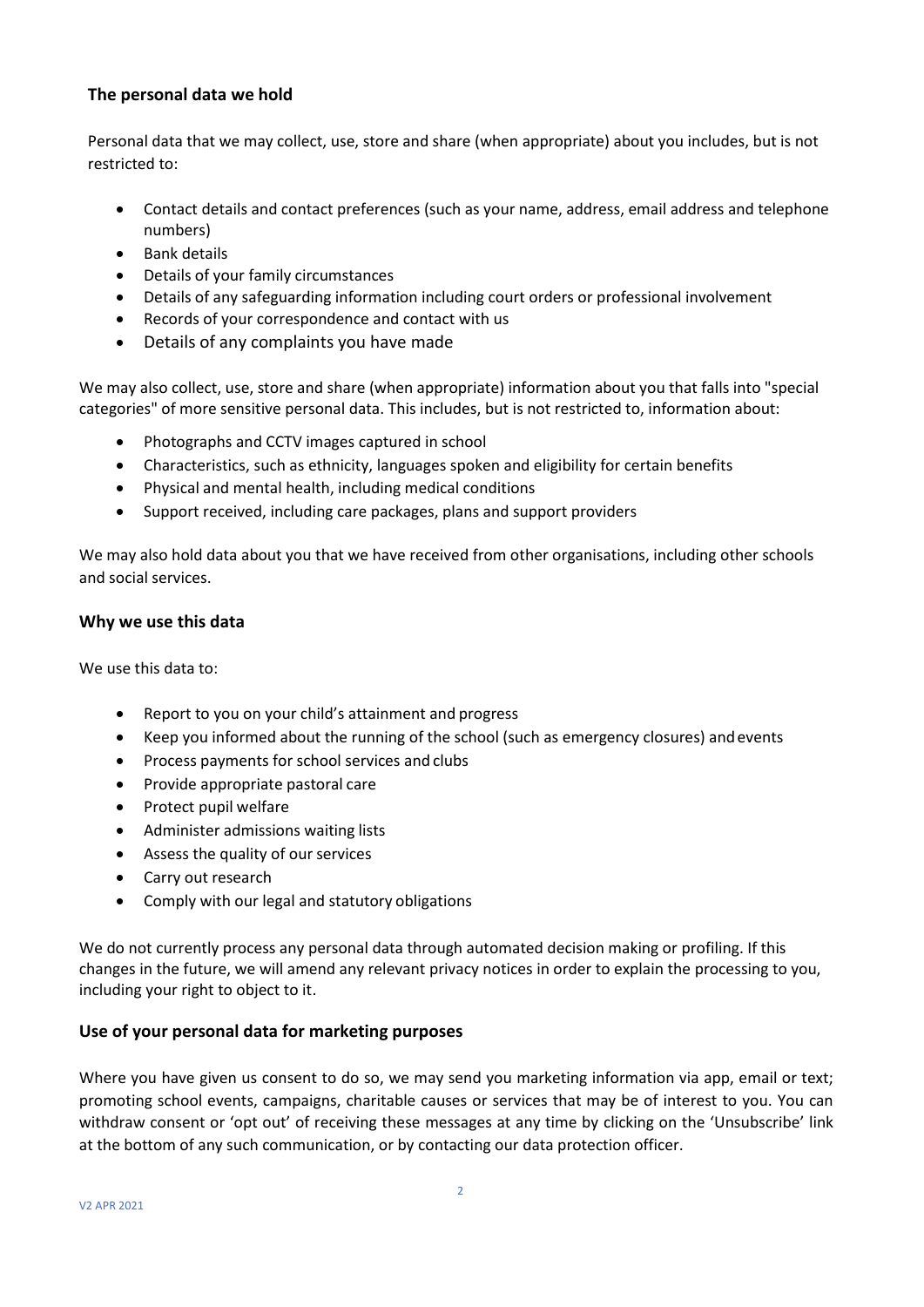# **Our legal basis for using this data**

We only collect and use your personal data when the law allows us to. Most commonly, we process it where:

- We need to comply with a **legal obligation** we need to process data to meet our responsibilities under law and to keep our pupils and staff safe while on the school premises
- We need to use it to carry out a task in the **public interest** in order to provide you with an education and fulfil our statutory function as a school
- We have to fulfil a **contract** with you or to help you enter into a contract with us

Less commonly, we may also process your personal data in situations where:

- You, or your parents/carers have given us **consent** to use it in a certainway
- We need to protect your **vital interests** (or someone else'sinterest) we will use this personal data in a life-or-death situation
- We have **legitimate interests** in processing the data where there is a minimal privacy impact and we have a compelling reason

Where you have provided us with consent to use your data, you may withdraw this consent at any time. We will make this clear when requesting your consent and explain how you would go about withdrawing consent if you wish to do so.

Some of the reasons listed above for collecting and using your personal data overlap, and there may be several grounds which justify our use of your data.

# **Our basis for using special category data**

For 'special category' data, we only collect and use it when we have both a lawful basis, as set out above, and one of the following conditions for processing as set out in UK data protection law:

- We have obtained your explicit consent to use your personal data in a certain way
- We need to perform or exercise an obligation or right in relation to employment, social security or social protection law
- We need to protect an individual's vital interests (i.e. protect your life or someone else's life), in situations where you're physically or legally incapable of giving consent
- The data concerned has already been made manifestly public by you
- We need to process it for the establishment, exercise or defence of legal claims
- We need to process it for reasons of substantial public interest as defined in legislation
- We need to process it for health or social care purposes, and the processing is done by, or under the direction of, a health or social work professional or by any other person obliged to confidentiality under law
- We need to process it for public health reasons, and the processing is done by, or under the direction of, a health professional or by any other person obliged to confidentiality under law
- We need to process it for archiving purposes, scientific or historical research purposes, or for statistical purposes, and the processing is in the public interest

For criminal offence data, we will only collect and use it when we have both a lawful basis, as set out above, and a condition for processing as set out in UK data protection law. Conditions include:

• We have obtained your consent to use it in a specific way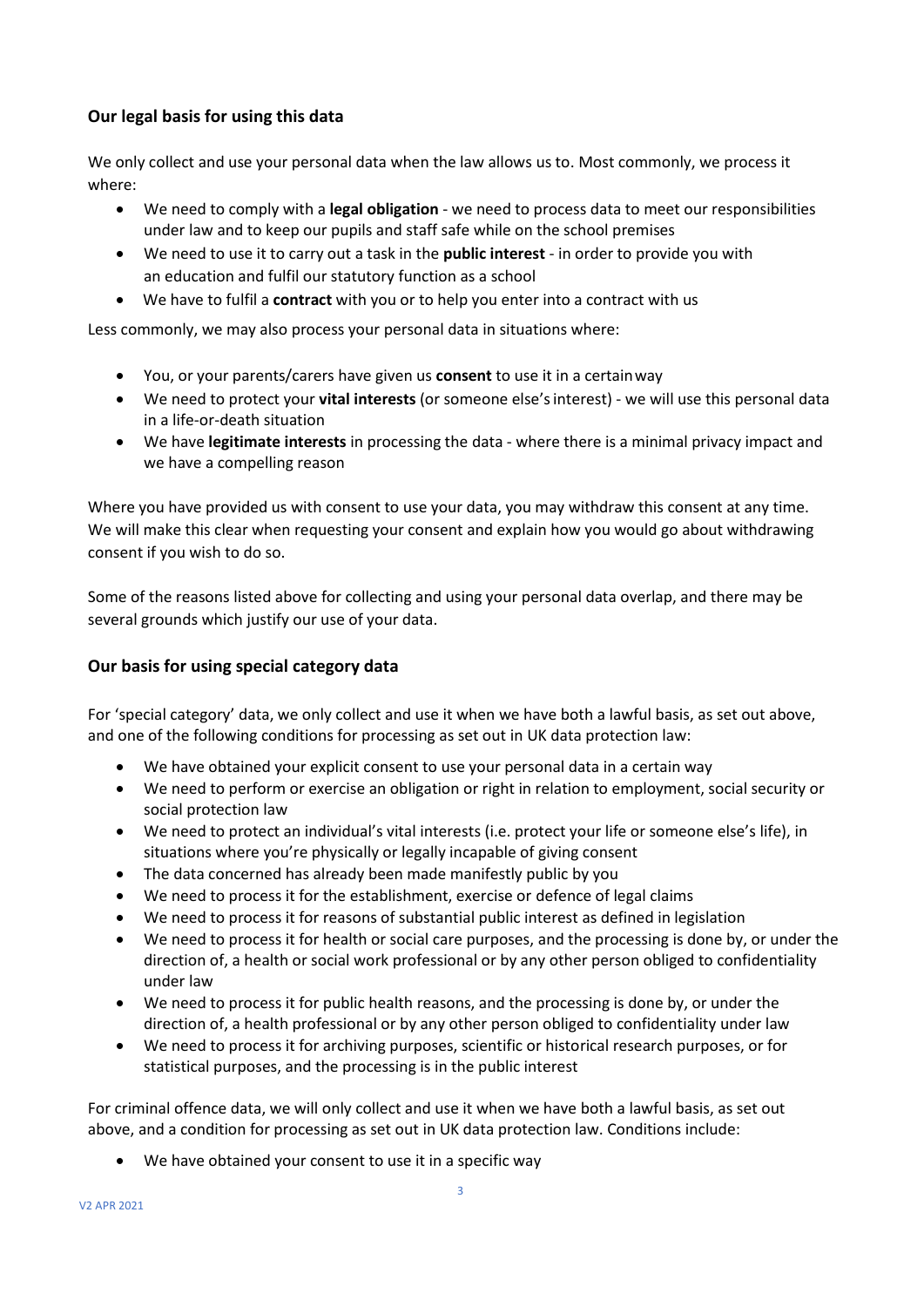- We need to protect an individual's vital interests (i.e. protect your life or someone else's life), in situations where you're physically or legally incapable of giving consent
- The data concerned has already been made manifestly public by you
- We need to process it for, or in connection with, legal proceedings, to obtain legal advice, or for the establishment, exercise or defence of legal rights
- We need to process it for reasons of substantial public interest as defined in legislation

## **Collecting this information**

While the majority of information we collect about you is mandatory, there is some information that can be provided voluntarily.

Whenever we seek to collect information from you, we make it clear whether you must provide this information (and if so, what the possible consequences are of not complying), or whether you have a choice.

Most of the data we hold about you will come from you, but we may also hold data about you from:

- Local authorities
- Government departments or agencies
- Your Children
- Police forces, courts, tribunals

#### **How we store this data**

We keep personal information about you while your child is attending our school. We may also keep it beyond their attendance at our school if this is necessary in order to comply with our legal obligations.

We will keep this information in line with the Trust's Data Retention Policy, details of which can be requested by e-mailing [dataprotection@mowbrayeducation.org](mailto:dataprotection@mowbrayeducation.org) .

We'll dispose of your personal data securely when we no longer need it.

## **Data sharing**

We do not share information about you with any third party without consent unless the law and our policies allow us to do so.

Where it is legally required, or necessary (and it complies with UK data protection law), we may share personal information about you with:

- Our local authority to meet our legal obligations to share certain information with it, such as safeguarding concerns and information about exclusions
- Government departments or agencies
- Our regulator Ofsted
- Our youth support services provider/s
- Suppliers & service providers to enable them to provide the service we have contracted them for
- Our auditors
- Health authorities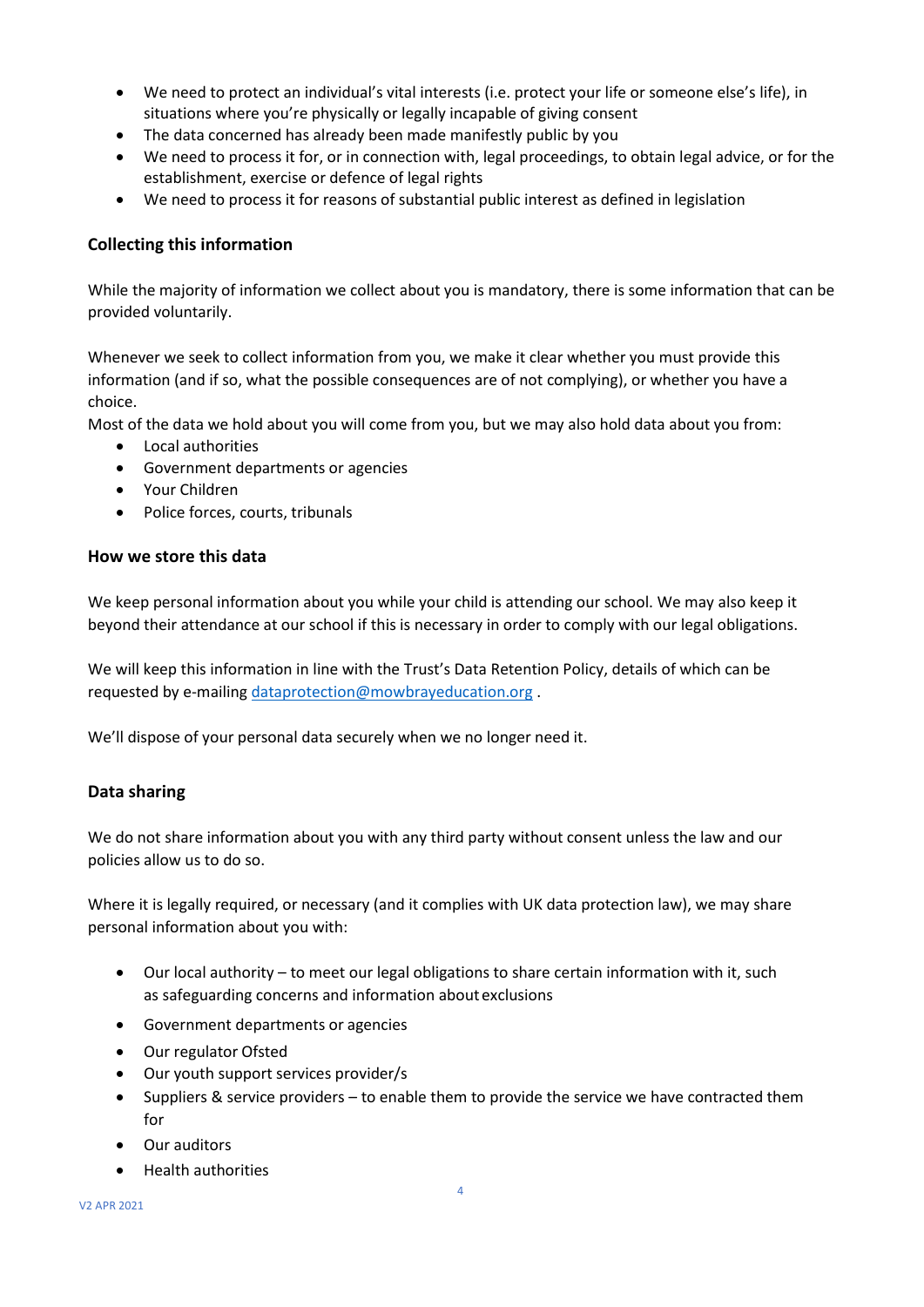- Security organisations
- Health and social welfare organisations
- Professional advisers and consultants
- Charities and voluntary organisations
- Police forces, courts, tribunals

#### **Transferring data internationally**

Where we transfer personal data to a third-party county or territory, we will do so in accordance with UK data protection law.

In cases where we have to set up safeguarding arrangements to complete this transfer, you can get a copy of these arrangements by contacting us.

# **Your rights**

#### **How to access personal information that we hold about you**

Individuals have a right to make a 'subject access request' to gain access to personal information that the school holds about them.

If you make a subject access request, and if we do hold information about you, we will:

- Give you a description of it
- Tell you why we are holding and processing it, and how long we will keep itfor
- Explain where we got it from, if not fromyou
- Tell you who it has been, or will be, sharedwith
- Let you know whether any automated decision-making is being applied to the data, and any consequences of this
- Give you a copy of the information in an intelligible form

You may also have the right for your personal information to be transmitted electronically to another organisation in certain circumstances.

If you would like to make a request, please contact our Group Data Protection Lead (see 'Contact us' below).

#### **Your other rights regarding your data**

Under UK data protection law, individuals have certain rights regarding how their personal data is used and kept safe. You have the right to:

- Object to the use of your personal data if it would cause, or is causing, damageor distress
- Prevent your data being used to send direct marketing
- Object to the use of your personal data for decisions being taken by automated means (by a computer or machine, rather than by a person)
- In certain circumstances, have inaccurate personal data corrected, deleted or destroyed, or restrict processing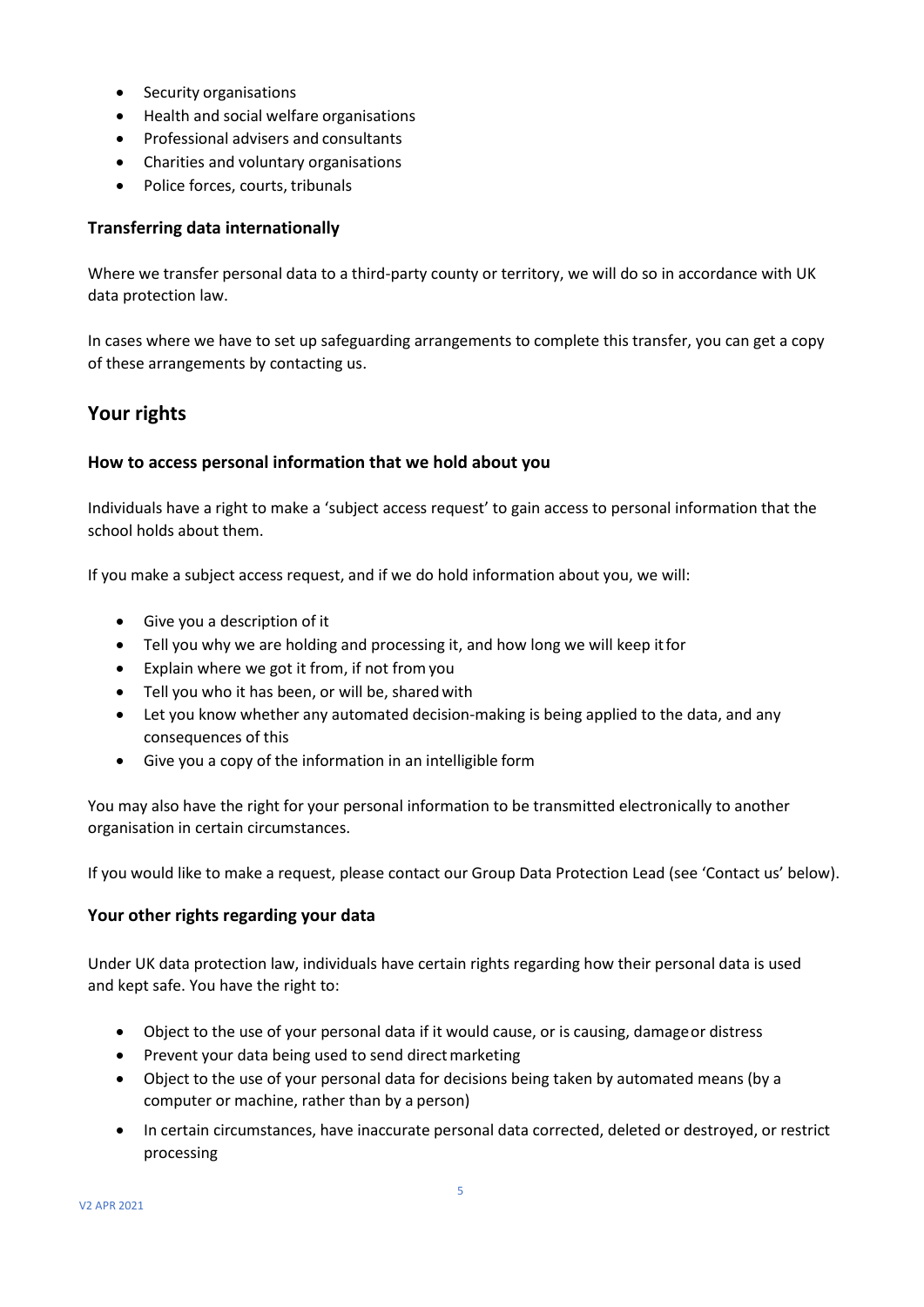- Withdraw your consent, where you previously provided it for the collection, processing and transfer of your personal data for a specific purpose
- In certain circumstances, be notified of a data breach
- Make a complaint to the Information Commissioner's Office
- Claim compensation for damages caused by a breach of the data protection regulations

To exercise any of these rights, please contact our Group Data Protection Lead (see Contact us' below).

#### **Complaints**

We take any complaints about our collection and use of personal information very seriously. If you think that our collection or use of personal information is unfair, misleading or inappropriate, or have any other concern about our data processing, please raise this with us in the first instance.

To make a complaint, please contact our Data Protection Officer.

Alternatively, you can make a complaint to the Information Commissioner's Office:

- Report a concern online at <https://ico.org.uk/make-a-complaint/>
- Call 0303 123 1113
- Or write to: Information Commissioner's Office, Wycliffe House, Water Lane, Wilmslow, Cheshire, SK9 5AF

#### **Contact us**

If you have any questions, concerns or would like more information about anything mentioned in this privacy notice, please contact our **Data Protection Officer**:

#### **SPS DPO Services**

Email[: sps-dpo-services@isystemsintegration.com](mailto:sps-dpo-services@isystemsintegration.com)

Correspondence address:

#### **SPS SPO Services**

I Systems Integration Devonshire House 29-31 Elmfield Road Bromley Kent BR1 1LT Tel: 0208 050 1387

However, our Group Data Protection Lead has day-to-day responsibility for data protection issues in our schools.

If you have any questions, concerns or would like more information about anything mentioned in this privacy notice, please contact them: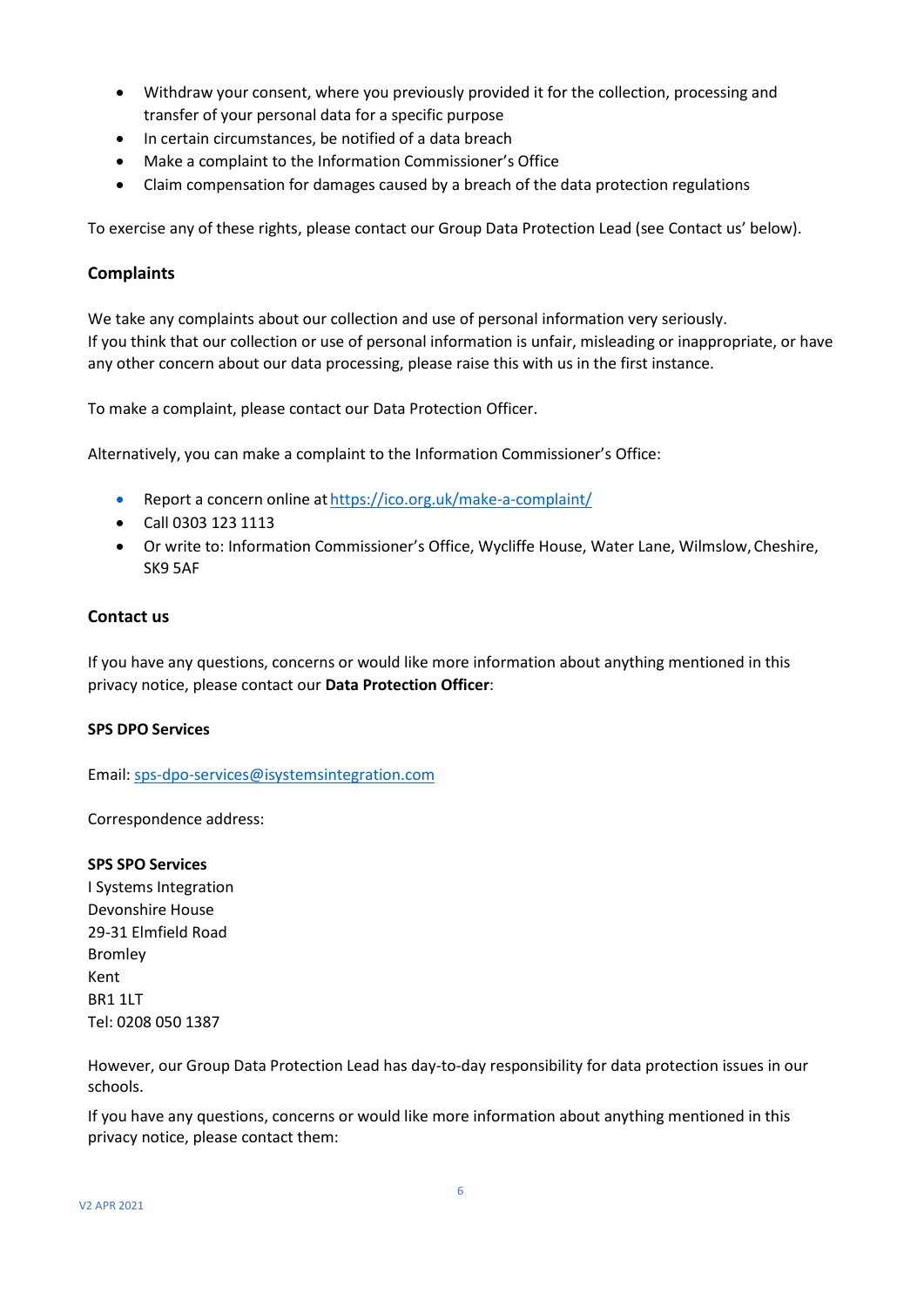**Group Data Protection Lead**, Mowbray Education Trust, c/o John Fernley College, Scalford Road, Melton Mowbray, LE13 1LH, Tel: 01664 565901 or email [dataprotection@mowbrayeducation.org](mailto:dataprotection@mowbrayeducation.org).

*This notice will be reviewed next by Mowbray Education Trust in Summer Term 2022.*

#### **Log of Changes to Document**

| Version | Date     | Page      | Change                                                                                                                                                                                                                                                                                                                                                                                                                                                                                                                                                                                                                                                                                                                                                                                                                                    | Approver:                            |
|---------|----------|-----------|-------------------------------------------------------------------------------------------------------------------------------------------------------------------------------------------------------------------------------------------------------------------------------------------------------------------------------------------------------------------------------------------------------------------------------------------------------------------------------------------------------------------------------------------------------------------------------------------------------------------------------------------------------------------------------------------------------------------------------------------------------------------------------------------------------------------------------------------|--------------------------------------|
| V1.0    | 25/05/18 | All pages | Approved by MET Board                                                                                                                                                                                                                                                                                                                                                                                                                                                                                                                                                                                                                                                                                                                                                                                                                     | <b>Group Operations</b>              |
|         |          |           |                                                                                                                                                                                                                                                                                                                                                                                                                                                                                                                                                                                                                                                                                                                                                                                                                                           | Manager                              |
| V2.0    | Oct-19   | All pages | Annual Review with the following changes<br>made;<br>Page 1 - Date of Policy updated, and Trust<br>address added<br>Page 1 - Correction of the text 'This privacy<br>notice explains how we collect, store and use<br>personal data about you' from pupils.<br>Page $3$ – 'How we store this data' – updated<br>with references to Data Retention Policy and<br>how to obtain details<br>Page 4 - 'Data Sharing' - addition of Charities<br>and Voluntary organisations to list<br>Page 5 - Next review date for MET Audit<br>Committee updated<br>Page 6 - Added table for 'Log of changes to<br>Document'<br>All pages - Version control and page numbers<br>added                                                                                                                                                                      | <b>Group Data Protection</b><br>Lead |
| V2.0    | $Oct-19$ | All pages | Draft for Annual Approval                                                                                                                                                                                                                                                                                                                                                                                                                                                                                                                                                                                                                                                                                                                                                                                                                 | <b>MET Audit Committee</b>           |
| V2.0    | 31.10.19 | All pages | Approved                                                                                                                                                                                                                                                                                                                                                                                                                                                                                                                                                                                                                                                                                                                                                                                                                                  | <b>MET Trust Board</b>               |
| V2.0    | Aug-20   | All pages | Annual review with the following changes<br>made:<br>Page 1 - Date of Policy updated<br>Page 2 - The Personal data we hold section -<br>reworded & updated<br>Page 2 - 'Why we use this data' section -<br>added automated decision-making paragraph.<br>Page 3 - Our lawful basis for using this data<br>section - updated & highlighted basis for each<br>line<br>Page 3/4 - Addition of new section 'Our basis<br>for using special category data'<br>Page $4$ – Collecting this info – reworded and<br>added in data may be held from other sources<br>- i.e. LA/Gov/Police/your children<br>Page 4 - Changed e-mail address in How we<br>store this data to Data Protection e-mail<br>Page 4 - Updated Data Sharing list with Our<br>youth support services provider/s<br>Page 5 - Your rights section updated on<br>contact details | <b>Group Data Protection</b><br>Lead |